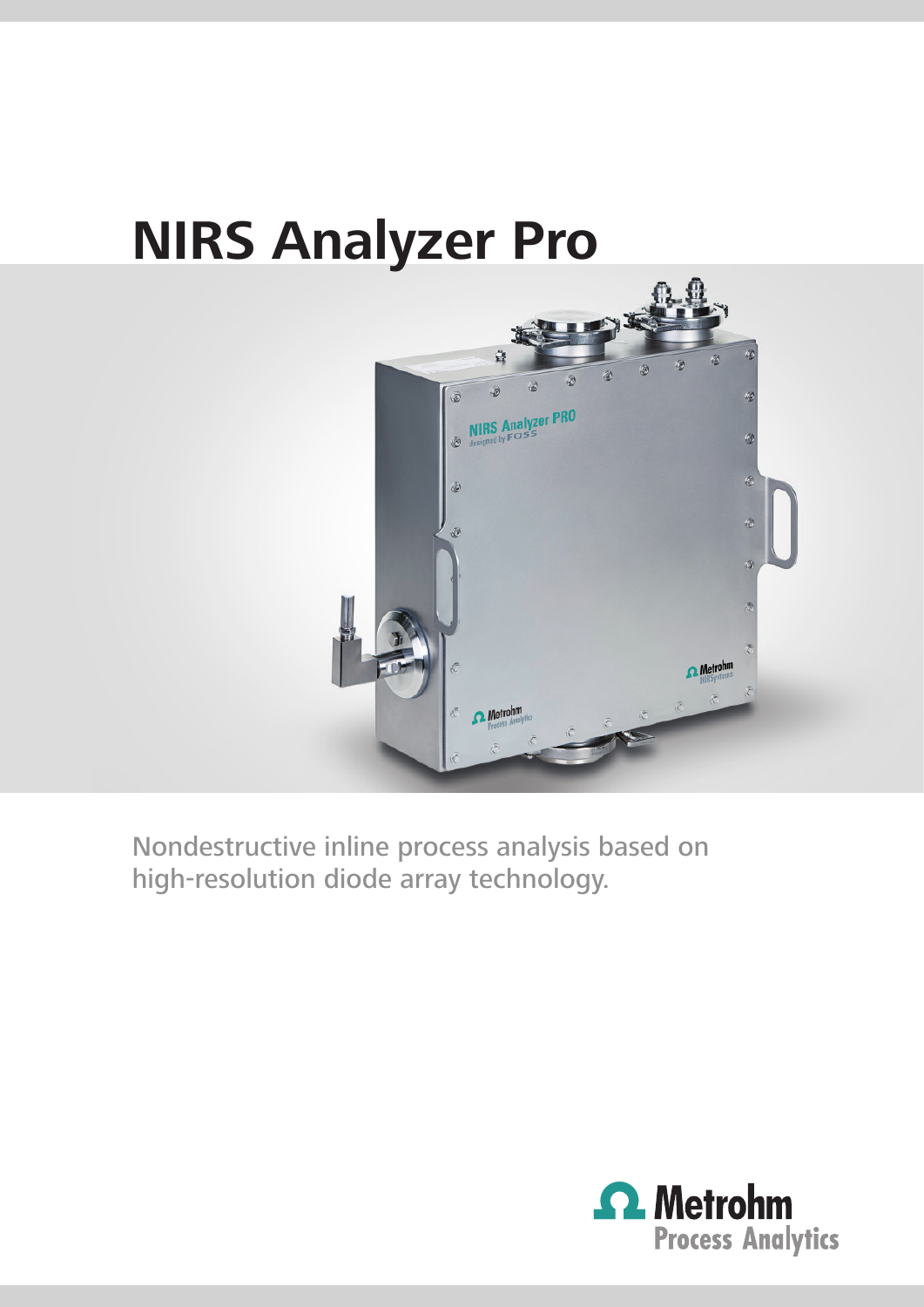### Features and Benefits

 $\Omega$ 

 • High resolution diode array technology for accurate and continuous analysis in reflectance or transflectance mode

- Quick and simple implementation of the analyzer
- Easily transfer models between NIRS Analyzer Pro systems
- Uptime protection with dual lamp technology for low maintenance, provides seamless accuracy when automatically switched to the pre-standardized second lamp
- Dedicated sample interfaces provide accuracy and rapid implementation
- Instant measurement of complete wavelength range for direct measurement of liquids and solids, also suitable for fast moving, uneven samples
- Quantitative and qualitative data for better inline process control
- Vision software is available in a fully validatable pharmaceutical version which is FDA 21 CFR Part 11 compliant
- Fulfills the regulations of the Process Analytical Technology (PAT) initiative of the FDA as well as Quality by Design (QbD) tenets
- Integrated diagnostics with Metrohm calibration tool, Vision enables simple and reliable calibration setup
- Metrohm supports several interfaces for integration to local control systems, enabling automatic regulation of the process

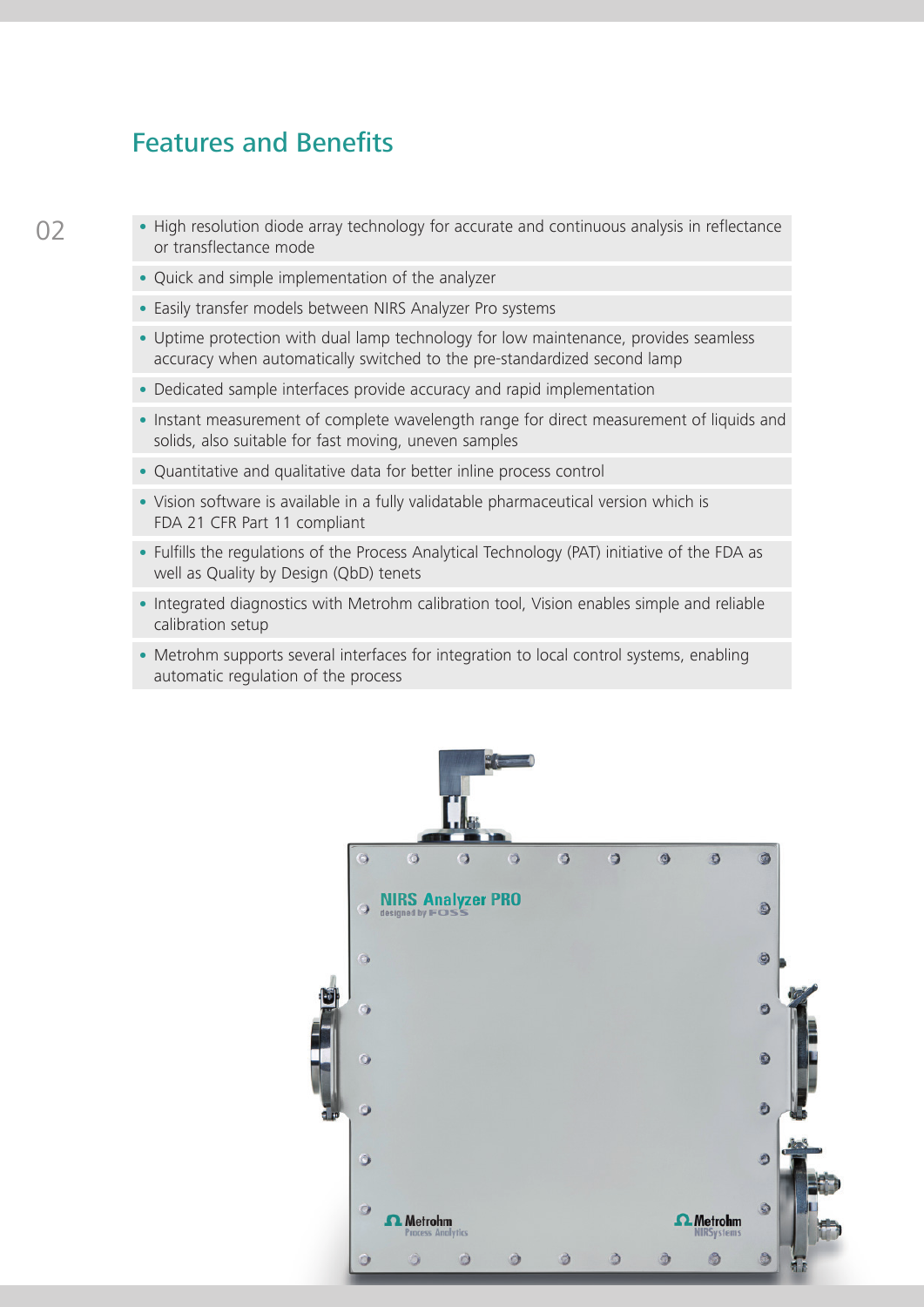NIRS Analyzer Pro is a process analysis system based on high resolution diode array technology. It provides nondestructive analysis of liquids, granules, powders, slurries or opaque samples directly in the process line without bypass – a true inline system.

The analyzer can be housed in a robust cabinet mounted at the relevant location in the production area. Measurements are displayed in the control room and results can be fed into a regulation system for closed-loop automatic control.

The solution helps to optimize the use of raw materials and to consistently run production closer to target specifications. For pharmaceutical manufacturers, the NIRS Analyzer Pro is a valuable PAT tool, allowing you to increase throughput and maximize on QbD (Quality by Design). The Vision software is also available in a fully validatable pharmaceutical version which is FDA 21 CFR Part 11 compliant.

Precise instrument matching enhances method development, minimizes implementation efforts and ensures calibration model transferability between analyzers.

### System Description

The NIRS Analyzer Pro process analyzer is available with dedicated interfaces based on reflectance or transflectance technology whichever is best suited for each application area. Measurements are done directly on the moving sample in the process stream. A high-intensity dual lamp light source illuminates the sample directly or through an optical fiber. The light interacts with the sample and the reflected or transmitted light is measured by the diode array sensor. The pre-standardized lamps in the dual lamp system secure uptime and analytical accuracy remains unchanged even after switching to a new lamp. Lamp switching is done automatically without any need for operator intervention.

The complete wavelength range (1100–1650 nm) is measured instantaneously, which also enables highly accurate measurements on fast moving samples. Calibrations are transferable between units ensuring easy expansion to other measurement points. Integration to process regulations systems can be done through multiple interfaces.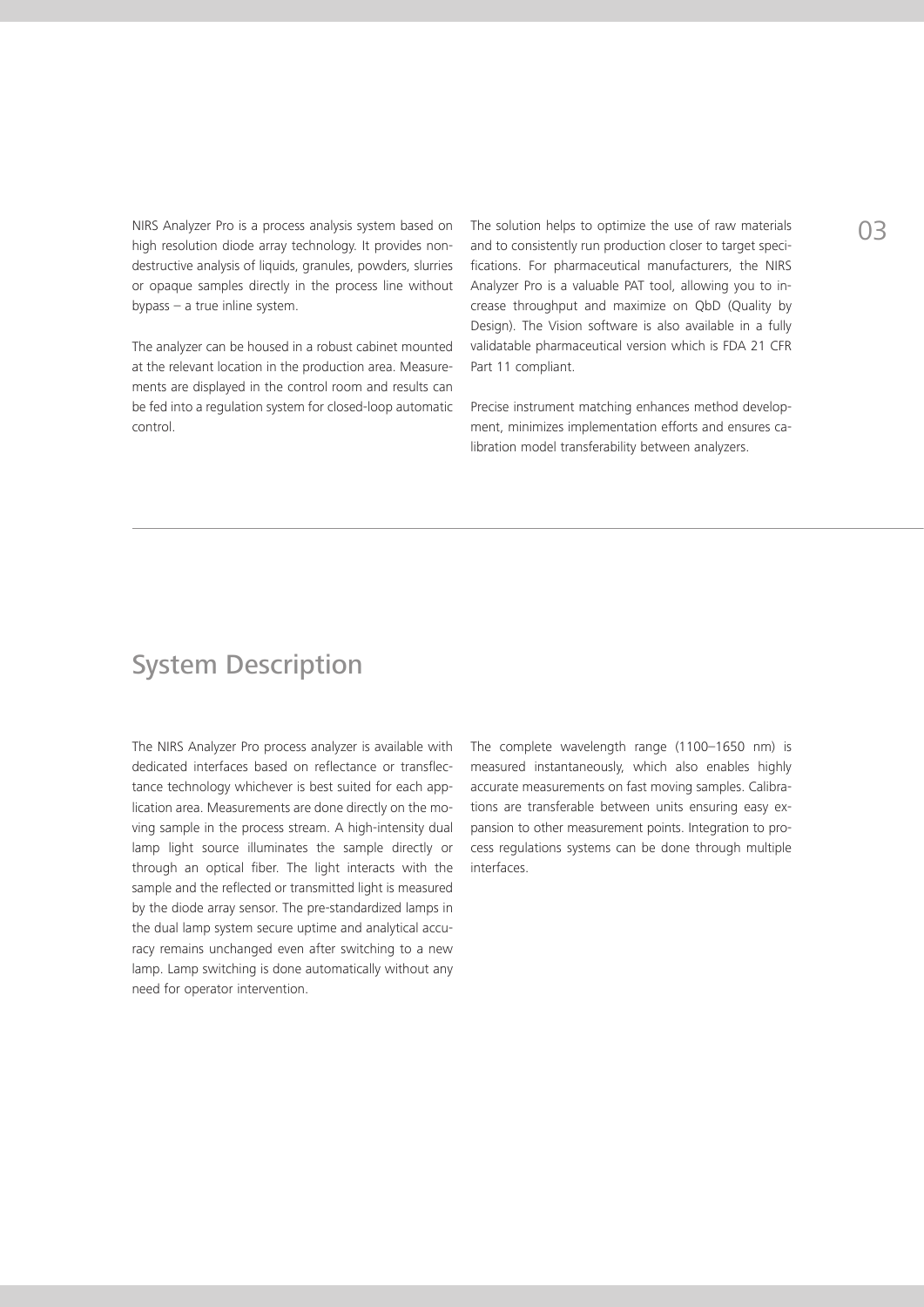### Dedicated sample interfaces

Inline analysis of solids, granulates, powders, and other similar products in pipes or transport systems without bypass can be performed. The products pass over the interface window. The window reflection interface can easily be installed into the production line using standard industry flowcells or welding an interface flange into the wall of the pipe/transport system. The analyzer can be set up to scan through a process window if absolutely no contact with the process is allowed.

| 04 | <b>Window reflectance (Contact Reflection)</b>              | <b>Temperature</b> | Max 150 °C (302 °F)              |
|----|-------------------------------------------------------------|--------------------|----------------------------------|
|    | Inline analysis of solids, granulates, powders, and other   | <b>Pressure</b>    | Max Vacuum $> 1$ torr (0.02 PSI) |
|    | similar products in pipes or transport systems without      |                    | Max Pressure < 3000 PSI          |
|    | bypass can be performed. The products pass over the in-     | Lens               | Sapphire; Diameter 45 mm,        |
|    | terface window. The window reflection interface can         |                    | thickness 12 mm,                 |
|    | easily be installed into the production line using standard |                    | with high quality                |
|    | industry flowcells or welding an interface flange into the  |                    | EPDM O-ring seal                 |

#### **Direct light (Non-Contact)**

Inline analysis of products where direct contact with the product is not a technically feasible solution i.e. product transported on a conveyer belt. Uneven surfaces are able to be analyzed easily, such as in the determination of tree species in the pulp and paper industry or sorting fiber blends in the textile industry.

| Sapphire; Diameter 45 mm,<br>Lens |                              |
|-----------------------------------|------------------------------|
|                                   | thickness 12 mm,             |
|                                   | with high quality            |
|                                   | EPDM O-ring seal             |
| <b>Distance</b>                   | 100-250 mm to sample surface |
| <b>Scanning area</b>              | 20–85 mm $\varnothing$       |



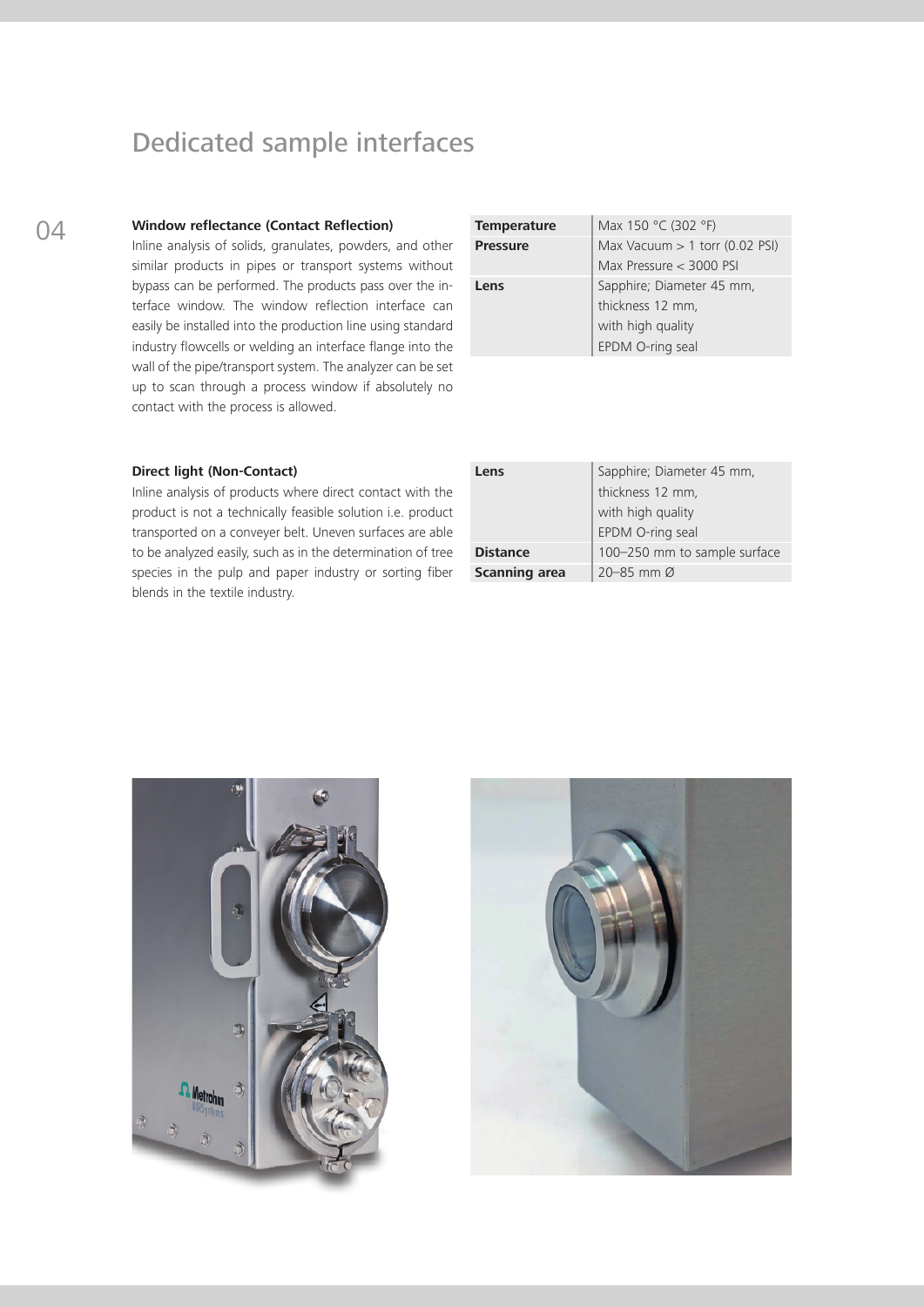#### **Transflectance measurements (Fiber System)**

Inline analysis of clear to scattering liquids and slurries (less than 15% solids) is possible using the properties of transflectance and the micro interactance immersion probe. The probe consists of a probe body and an adjustable high-energy mirror tip. The sample flows through the gap between the probe body and mirror tip, and adjusting the mirror tip defines the pathlength (equal to two times the gap) for analysis. This probe can be installed directly into the process line or reactor, or into a side-stream loop. Fixed pathlength immersion probes are also available.

| <b>Material</b>      | SS 316L, Hastelloy,            |  |
|----------------------|--------------------------------|--|
|                      | Other materials also available |  |
| <b>Diameter</b>      | Customizable, from             |  |
|                      | 12.7 mm (0.5 in)               |  |
| Length               | Customizable, from             |  |
|                      | 305 mm (12 in)                 |  |
| <b>Optical Fiber</b> | Microbundle ultra-low OH fiber |  |
|                      | (maximum 75 meters)            |  |
| <b>Temperature</b>   | Max 120 °C (248 °F)            |  |
| <b>Pressure</b>      | Max Pressure < 5000 PSI        |  |
| <b>Installation</b>  | Compression fitting,           |  |
|                      | Welded flange,                 |  |
|                      | Other options also available   |  |



#### **Reflectance of powders (Fiber System)**

Inline analysis of fine powder, such as in the manufacture of pharmaceuticals, can be performed with the micro interactance reflectance probe with purge on collection tip (powder probe). The powder probe interface can easily be installed into a hopper, fluid bed dryer, reactor, or pipe with free falling product. The powder collects at the end of the probe for analysis. The probe has no moving parts and is automatically cleaned with compressed air or nitrogen prior to each analysis. Additionally, the powder probe can be created from Teflon in the case of sticky powders.

#### **Other Fiber Probes**

An assortment of reflectance probes is available for other types of samples and process situations. The sizes and materials can be changed depending on the process and requirements.



| <b>Material</b>      | SS 316L, Teflon (PTFE), Hastelloy, |
|----------------------|------------------------------------|
|                      | Other materials also available     |
| <b>Diameter</b>      | $25.4 \, \text{mm}$ (1 in)         |
| Length               | Customizable, from                 |
|                      | 305 mm (12 in)                     |
| <b>Optical Fiber</b> | Microbundle ultra-low OH fiber     |
|                      | (maximum 75 meters)                |
| <b>Purging</b>       | Clean compressed air 43-72 PSI,    |
|                      | or Nitrogen                        |
| <b>Temperature</b>   | Max 120 °C (248 °F)                |
| <b>Installation</b>  | Compression fitting,               |
|                      | Welded flange,                     |
|                      | Other options also available       |

- Micro Interactance Reflectance Probe
- Optimized Micro Reflectance (45 degree) Probe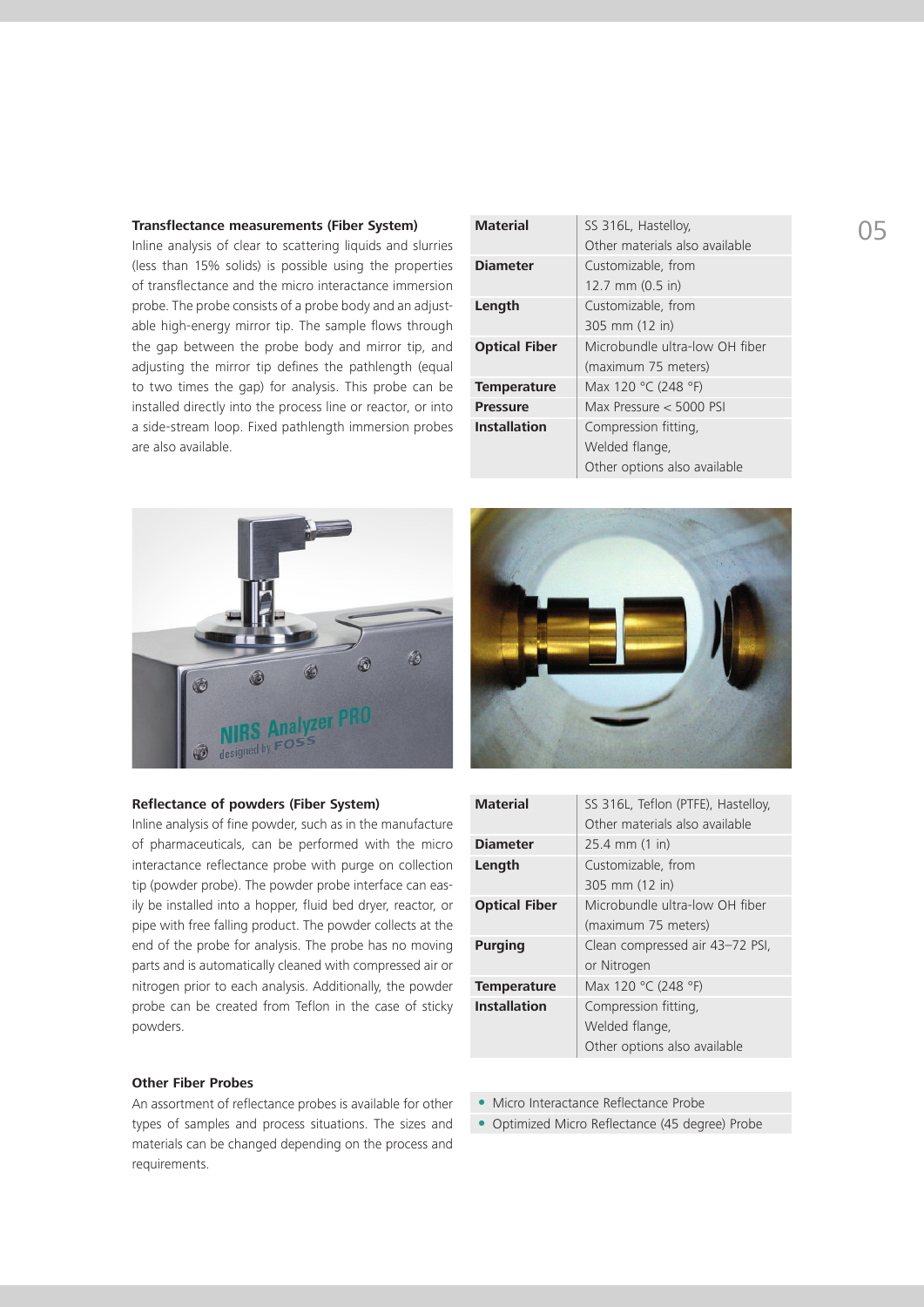### Standards and approvals

### **NIRS Analyzer Pro is CE labeled and complies with the following directives:**

- Low Voltage Directive (LVD) (2006/95/EC)
- RoHS Directive (2002/95/EC)
- Packaging and packing and waste Directive (94/62/EC)
- WEEE Directive (2002/96/EC)
- IECEx, Zone 20 (IEC 61241-1-2004 Explosion safety for DUST-Protection by enclosure tD)
- REACH Directive (1907/2006/EC)
- Developed and produced according to Metrohm ISO approval ISO 9001

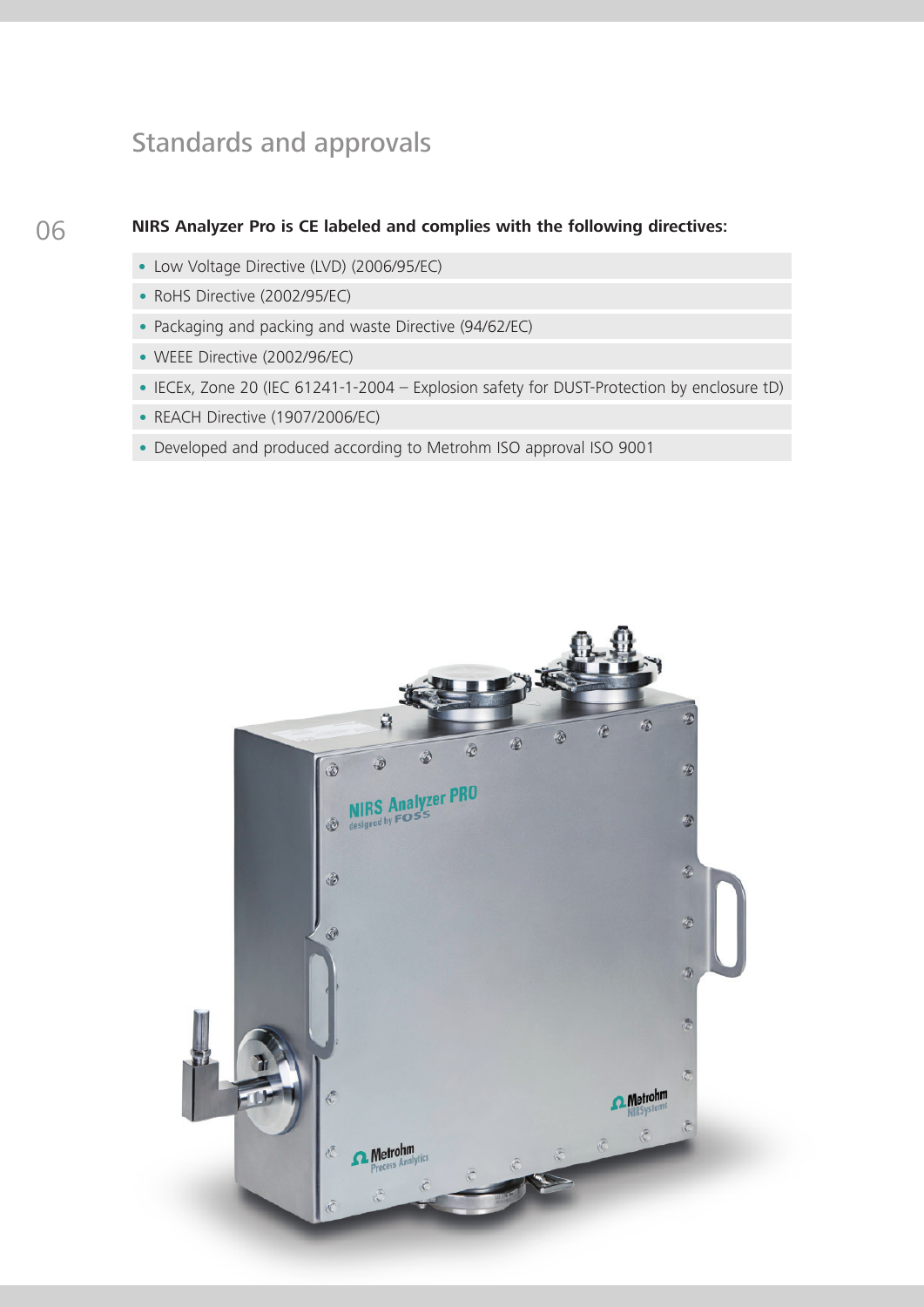## Technical Specifications

| <b>NIRS Analyzer Pro Reflection</b> |                                                                  |  |
|-------------------------------------|------------------------------------------------------------------|--|
| Analysis time                       | 5-50 ms / integration time; Average time per result 1-15 seconds |  |
| <b>Measurement mode</b>             | Reflectance (Window reflectance; Direct Light, Powder Probe)     |  |
| <b>Wavelength range</b>             | 1100-1650 nm                                                     |  |
| <b>Detector</b>                     | InGaAs Diode array                                               |  |
| <b>Spectral dispersion</b>          | $1.1 \text{ nm}$ / pixel                                         |  |

| <b>NIRS Analyzer Pro Transflectance</b> |                                                                  |  |
|-----------------------------------------|------------------------------------------------------------------|--|
| Analysis time                           | 5-50 ms / integration time; Average time per result 1-15 seconds |  |
| <b>Measurement mode</b>                 | Transflectance (Immersion Probe)                                 |  |
| <b>Wavelength range</b>                 | 1100-1650 nm                                                     |  |
| <b>Detector</b>                         | InGaAs Diode array                                               |  |
| <b>Spectral dispersion</b>              | 1.1 nm / pixel                                                   |  |

| General (Typical performance under normal operating conditions) |                                                                                                    |  |
|-----------------------------------------------------------------|----------------------------------------------------------------------------------------------------|--|
| Light source lifetime                                           | Dual lamp system MTBF = 17'500 h                                                                   |  |
| Software package                                                | Vision for instrument control and method development                                               |  |
|                                                                 | Fully validatable pharmaceutical version is FDA 21 CFR Part 11 compliant                           |  |
| <b>Wavelength accuracy</b>                                      | $0.5$ nm                                                                                           |  |
| <b>Wavelength precision</b>                                     | $< 0.02$ nm                                                                                        |  |
| <b>Wavelength stability</b>                                     | $< 0.01$ nm/°C                                                                                     |  |
| <b>Noise</b>                                                    | $< 60$ micro AU                                                                                    |  |
| <b>Random Vibrations</b>                                        | 0.4 grms at 10-150 Hz according to IEC 60068-2-64                                                  |  |
|                                                                 | 0.4 grms at 10-1250 Hz according to Metrohm internal standard                                      |  |
|                                                                 | (more information available on request)                                                            |  |
| <b>Temperature</b>                                              | -5-40 °C (23-104 °F). With purge -5-65 °C (23-149 °F)                                              |  |
| Purge air                                                       | Flow rate minimum 5 L/min,                                                                         |  |
|                                                                 | $>$ 99.99% water free, $>$ 99.9% free of oil and fine particles down to 0.3 µm                     |  |
| <b>Ambient humidity</b>                                         | 10-90% relative (non-condensing)                                                                   |  |
| Dimensions (w $\times$ h $\times$ d)                            | $42 \times 42 \times 13.5$ cm (16.5 $\times$ 16.5 $\times$ 5.3 inches) + brackets to hold the unit |  |
| Weight                                                          | 25 kg / 55 lbs                                                                                     |  |
| <b>Cabinet</b>                                                  | 1.5 mm (lid 2.5 mm) Stainless Steel EN 1.4301 (SS2333)                                             |  |
| <b>Protection</b>                                               | IP69K <sup>1)</sup> according to IEC 60529 and DIN 40050 part 9, NT ELEC 023                       |  |
| Communication                                                   | 4-20 mA, OPC, Modbus, Profibus                                                                     |  |
| Power supply                                                    | Recommended isolated or conditioned line power                                                     |  |
|                                                                 | 100-240 VAC, 50-60 Hz, 2.0 A, 150 W                                                                |  |

<sup>1)</sup> IP6x is the highest protection for dust entering the unit. IPx9K means protected against the effect of high-pressure water and/or steam cleaning at high temperature.

07